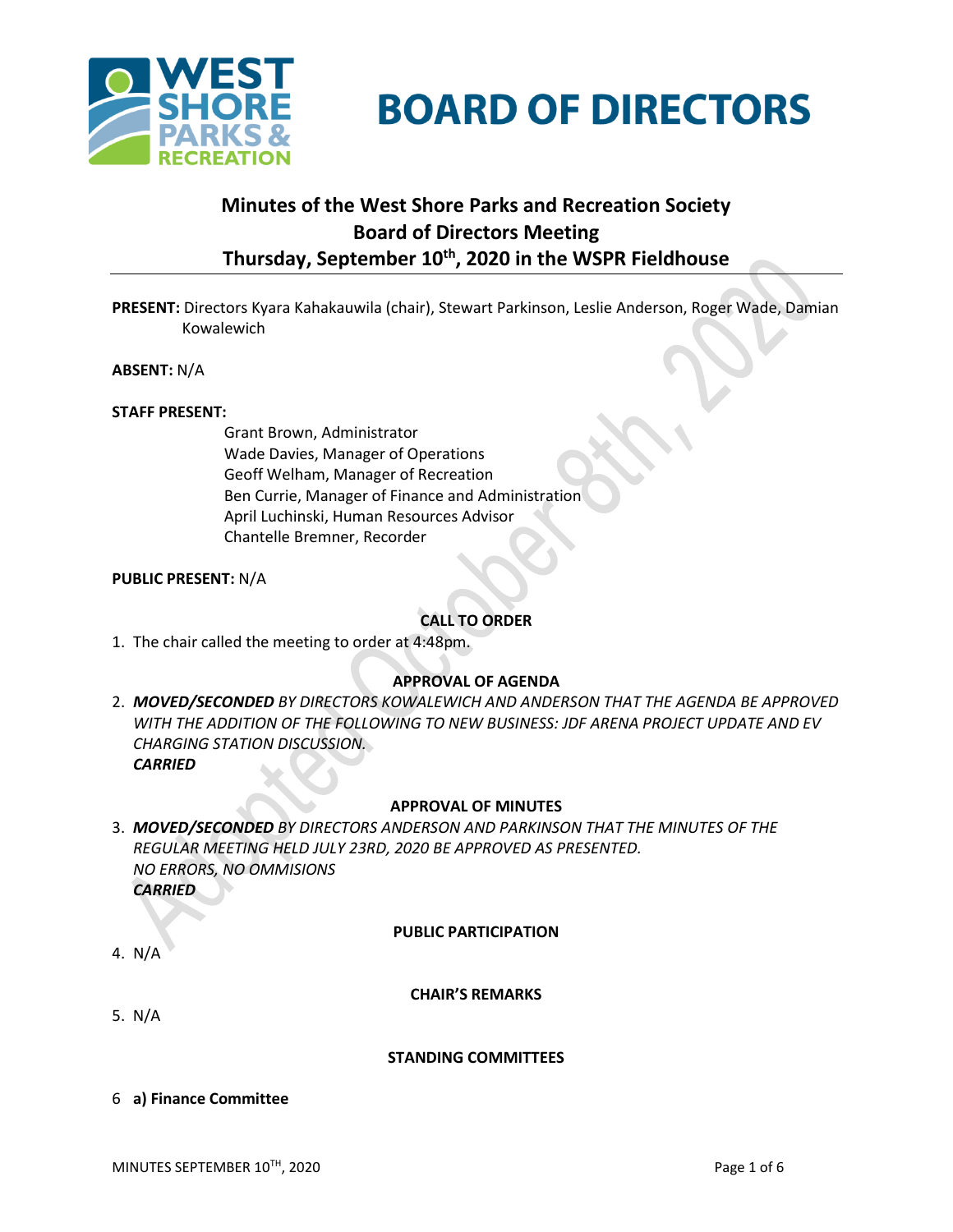*MOVED/SECONDED BY DIRECTORS PARKINSON AND WADE THAT THE FINANCE COMMITTEE RECOMMENDS THAT THE BOARD OF DIRECTORS TAKE THE AMENDED WSPRS 2020 BUDGET TO COUNCILS TO BE APPROVED. CARRIED*

*MOVED/SECONDED BY PARKINSON AND KOWALEWICH THAT THE FINANCE COMMITTEE RECOMMENDS TO THE BOARD OF DIRECTORS THAT THE JDF POOL REMAIN CLOSED FOR 2020 AND THAT THE RE-OPENING BE TENATIVELY SCHEDULED FOR JANUARY 2021 SUBJECT TO CHANGE BASED ON THE PROVINCIAL HEALTH AUTHORITY. CARRIED*

### **OLD BUSINESS**

# 7. **a) COVID-19**

*Geoff Welham, Manager of Recreation and April Luchinski, Human Resources Advisor commented on the following:*

The WSPRS COVID-19 Safety Plan was handed out to the board of directors and a brief explanation was said on the document.

The board of directors requested a digital copy to share with council members.

# **b) Library Lease Agreement**

*Grant Brown, Administrator commented on the following:*

The separate Library Maintenance Agreement that governs the services WSPRS provides to the library is up for renewal, however going forward, the library board would like to include the JDF branch in the next Library Operating Agreement and no longer enter into the separate Library Maintenance Agreement.

Member councils will now fund the JDF maintenance costs via the WSPR annual requisition instead of through the Victoria Public Library requisition.

The board of directors made the decision that it would be best to work directly with the library representatives on council to inform them of this change.

It was noted that the Town of View Royal contributes to the Victoria branch.

The board of directors asked that Ben Currie, Manager of Finance and Administration involve the library board and financial officers, as well as council members to help administer the change.

Staff were asked to provide a one-page report.

# **NEW BUSINESS**

# 8. **a) JDF Arena Project**

*Wade Davies, Manager of Operations commented on the following:*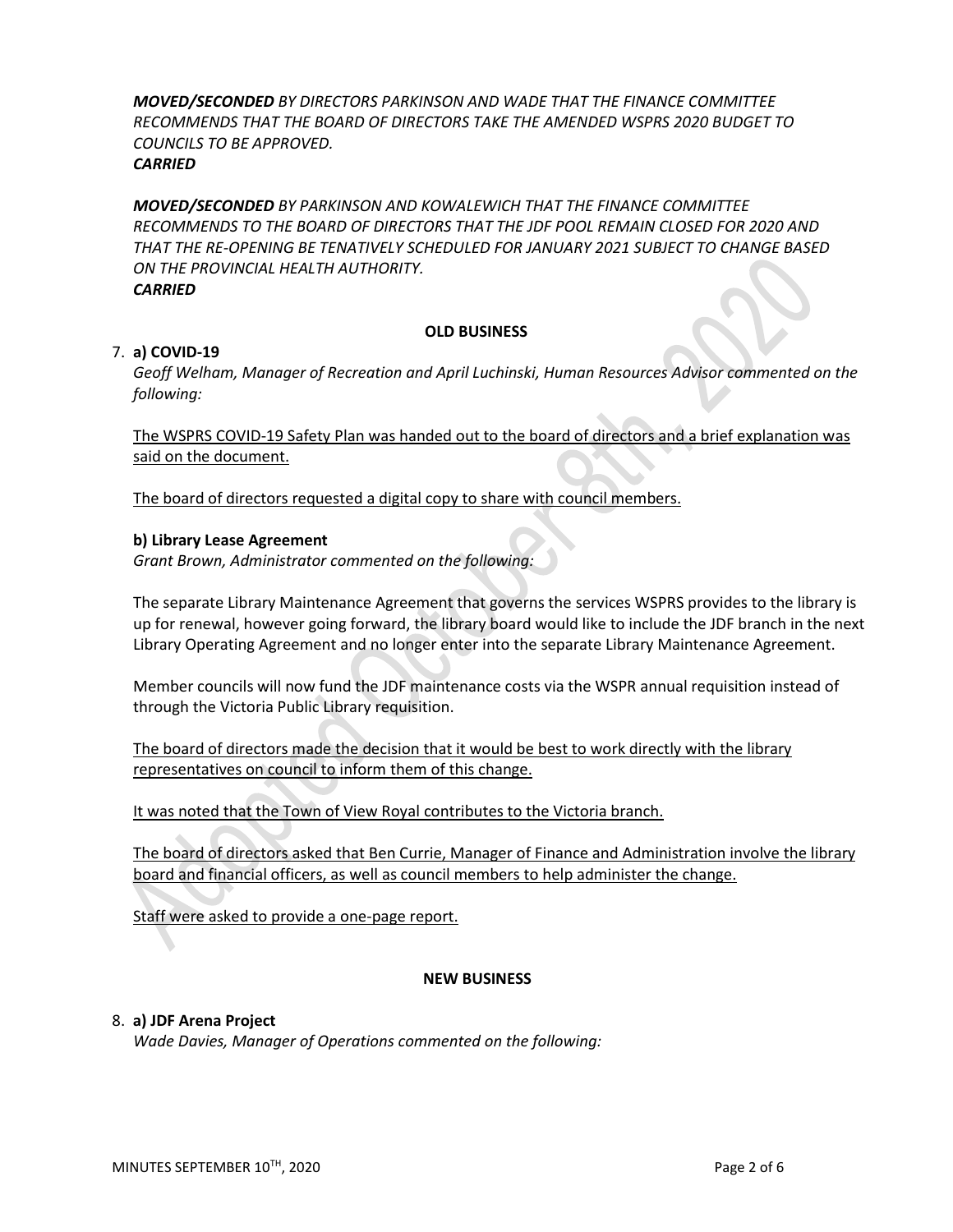Carscadden Stokes and McDonald has been selected to provide architectural planning, design & consulting services for the JDF Arena improvement project. The company will provide a time-lapse video of the renovation and educational stats from the heat recovery repair.

Staff were asked to prepare a press release to update the public and arena user groups.

# **a) Grant Application for Skatepark Development**

*Geoff Welham, Manager of Recreation commented on the following:*

WSPR staff are preparing to apply for a grant to help fund the skatepark build. One of the requirements includes the grant seeker covering a percentage of the project costs. As of now, most municipal owners have approved the capital project in principal but have not yet provided funding. Estimated project costs have risen since the drawings were completed two years ago.

The board of directors noted that due to COVID-19, funding for this project cannot be committed to at this time.

The board of directors asked staff to determine the timeframe needed to obtain funding if the application for the grant goes forward in the meantime. Staff were also asked to provide a one-page report on the history of the project thus far.

# **b) Asset Management**

*Grant Brown, Administrator commented on the following:*

Due to COVID-19, the asset management plan has been put on temporary hold until next year and will be added to the 2021 budget as a separate requisition.

# **c) Strategic Planning Development 2021-2024**

*Grant Brown, Administrator commented on the following:*

David Hewko has been hired to assist with the development of the 2021-2025 strategic plan, which is included in this year's budget. Meeting with staff will commence next week and a meeting with the board is scheduled for two weeks after.

# **d) EV Charging Stations**

*Grant Brown, Administrator commented on the following:*

The set of EV charging stations located in front of the library is maintained by the City of Colwood and they would like to hand the ownership and maintenance of these over to WSPR. The City of Colwood has committed to replacing one of the stations prior to transferring their ownership.

There was a board discussion surrounding the current usage and utility costs of the stations. Staff asked Ben Currie, Manager of Finance and Administration to provide a one-page report based on his recent experience with similar stations.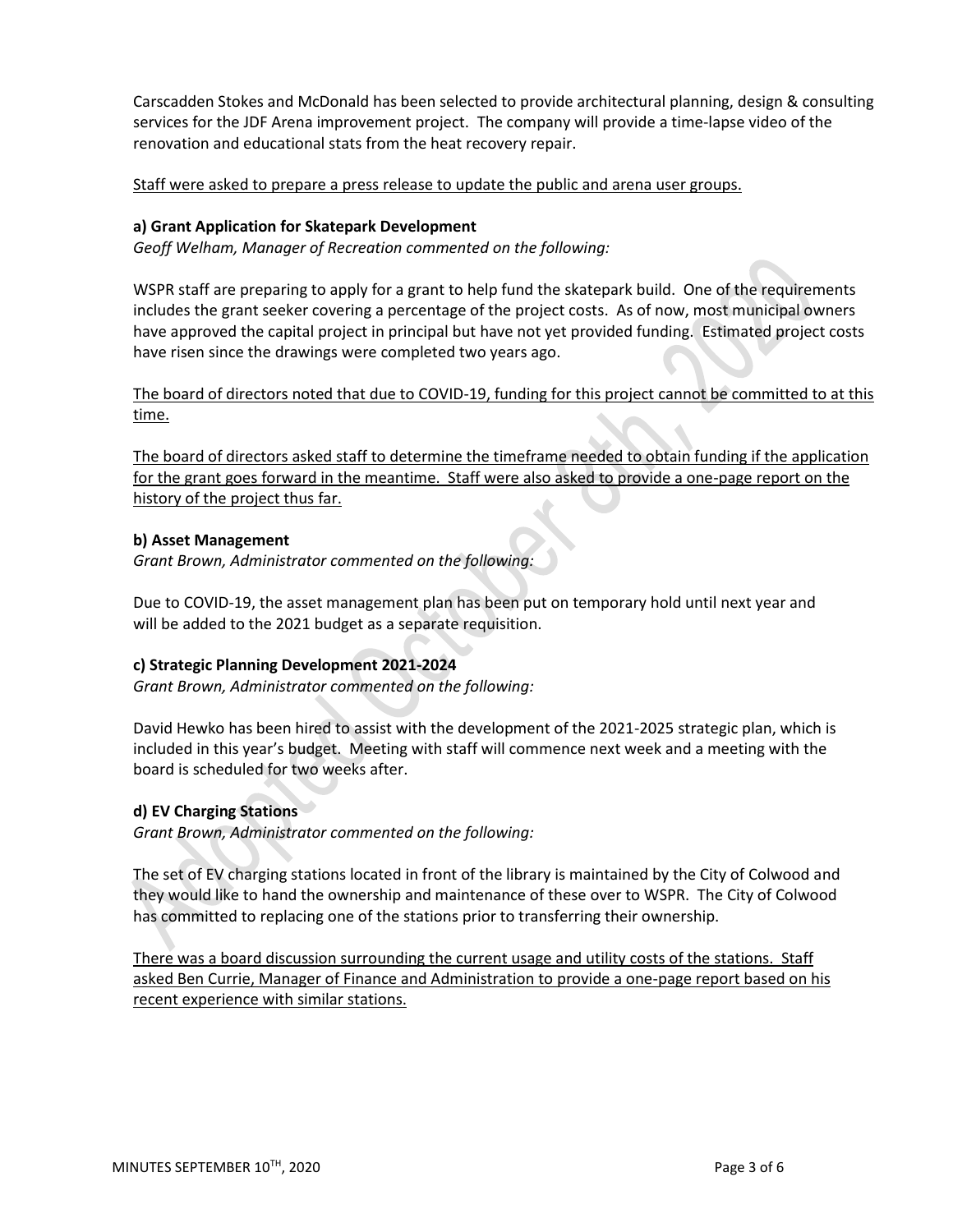### **FOR INFORMATION**

### 9. **a) Administrator's Report**

*Grant Brown, Administrator commented on the following:*

### **Administration/Human Resources**

We remain committed to following the Covid-19 safety guidelines put in place by local health authorities regarding our work spaces and areas used by the public.

The evaluation of the Recreation Management Software RFP submissions is ongoing and will wrap up shortly. Those vendors that were shortlisted took the evaluation team through three presentations that ranged from an overview to specific scripted scenarios.

The RFP for the JDF Arena project construction team closed August  $6<sup>th</sup>$  and was awarded to Carscadden Stokes McDonald Architects Inc. Staff have begun contract discussion and initial project planning.

The RFP for the Child Care Centre project closed August 20<sup>th</sup> and staff are in the process of evaluating the submissions.

The competition for the Manager of Finance and Administration was carried out in July and many highly qualified submissions were received. We are excited to welcome Ben Currie to the West Shore team. Ben joins us from the District of Sechelt where he was the Manager of Financial Services.

Safety plans continue to be developed for each department as areas re-open to the public. As part of the provincial guidelines, these plans are posted and staff receive training prior to opening.

Work continues on our records management policy as we continue to move towards a greater use of electronic media as a means of file management.

Work has begun in all departments on the 2021 budget.

### **Operations**

Maintenance staff continue to make alterations to the facilities as we open more areas and welcome public back into our spaces. This also includes staff making the rounds of the facilities and cleaning the high touch points more often.

Work continues on the replacement of the pool air handling unit which was a capital carry over from 2019. Repairs have been completed to the hot tub and main pool liner in preparation for the eventual re-opening of the pool. Work that would have taken place during the annual pool shutdown in December is being looked after while the pool remains closed.

Signage has been installed around the facility and at outdoor spaces, informing the public of our protocols and policies for re-opening.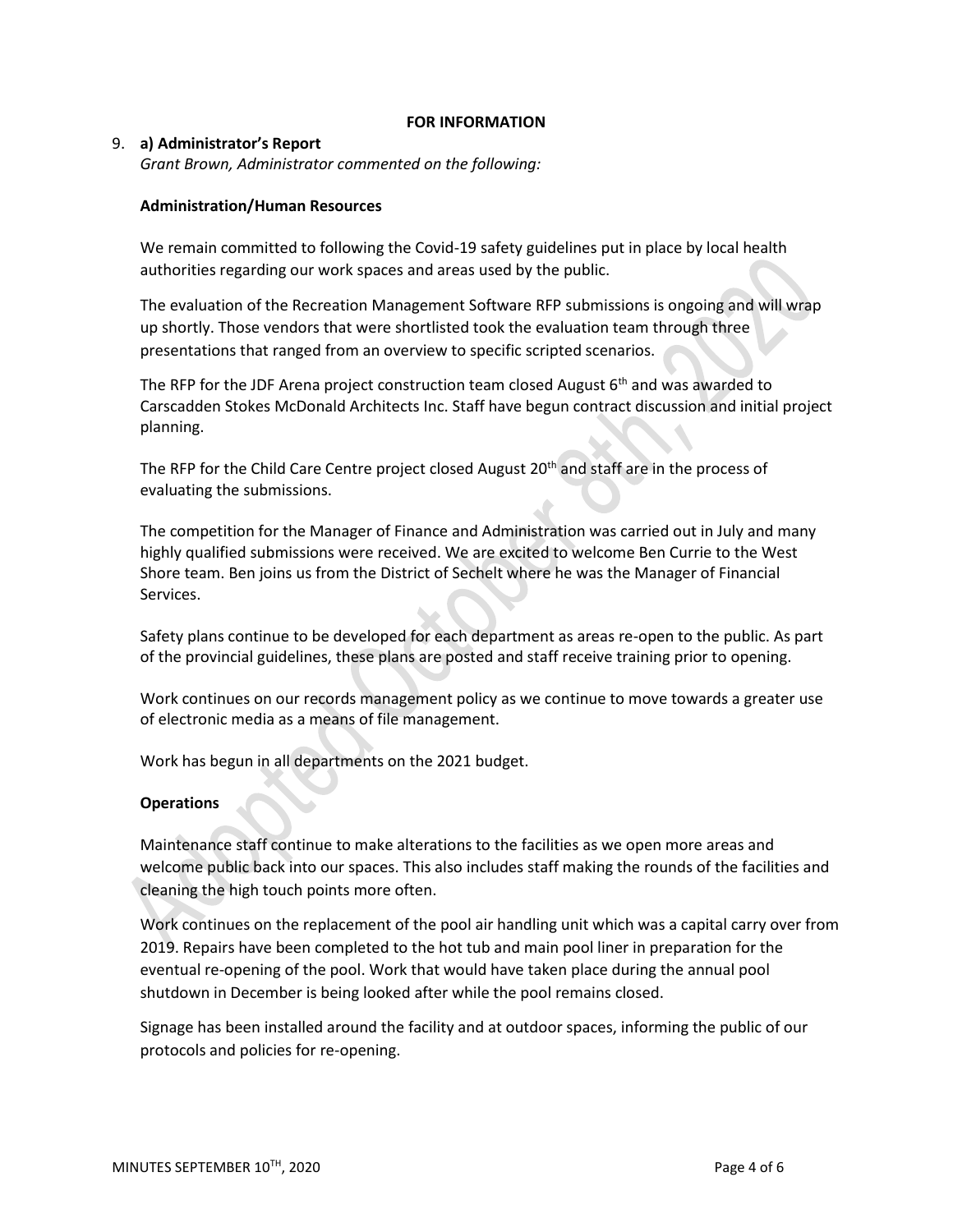### **Programs**

The golf course continues to have a very strong year with numbers comparing to the mid 2000s. July 2020 saw 5697 rounds played compared to 3368 rounds in July 2019. August is shaping up to be similar possibly breaking the 6000-round mark. We are averaging close to 200 rounds per day. The most rounds in one day was 255 on July  $18<sup>th</sup>$ . The staff have really come together and are working great as a team. They are keeping fun stats, taking pride in how many rounds we do in a day, and tracking the days we sell the most merchandise. The largest liquor sales day was 62 units on Aug 5<sup>th</sup>. Since licencing the entire course, we have increased liquor sales in one month to what historically was sold in a season. To monitor the liquor consumption and player conduct, we have scheduled event security staff on random days.

Summer sport camps have been very busy. The program team has added additional camps where they could to meet demand staying within COVID guidelines. The Q Centre is up and running with day time ice being very busy with figure skating and hockey camps. The Grizzlies and Wolves have hosted successful camps over the past couple weeks. Entering phase 3 of the provincial Return to Sport plan will help all associations move forward. The sport program team will be working on how that will look in the coming week. The ISC is starting to book up heavily on the turf for fall with soccer taking the bulk of the time.

The "Parks Ambassador" program continued throughout the summer having staff monitor the lower park and various times throughout the week. Shifts decreased later in the summer as the need to monitor diminished.

The weight room usage remained strong throughout the summer, resulting in the addition of more time slots. The plans that staff put in place have been very successful, allowing use of the facility while keeping both staff and patrons safe.

Despite having to implement a whole new set of policies and procedures due to COVID-19, summer camps were once again a huge success. All camps remained on site this summer and children were able to enjoy all that the JDF site has to offer. Camps spent the majority of their days outside exploring the trails, fields, volleyball/basketball courts, playgrounds and natural areas, playing camp games and sports and partaking in craft activities.

Over 1600 children participated in 154 camps over the 10 weeks of summer. 22 different types of camps including General activity, Art, Technology, Sports and Nature camps were offered. Camps ran at 94% capacity. WSPR was able to provide one-on-one support to 10 children this summer.

The JDF Seniors Association Executive after much consideration have elected to keep the seniors centre closed until January 2021. WSPR staff helped the JDF Seniors Association Executive make this decision by providing them with COVID-19 info received from Work safe, BCRPA and Island health as well as help them navigate and understand the official announcements and how that impacts the day-to-day operations and its re-opening. The seniors recognize that they are an at-risk population and want to ensure that their members stay healthy and safe. Although the building itself has closed, WSPR and the JDF Seniors Association have worked together to enable the opportunity for the seniors to gather outdoors and continue with some courses and social activities that can be done while ensuring that physical distancing is maintained. Examples of this programming include lawn chair coffee groups, Thai Chi, line dancing, chair aerobics and horse shoes.